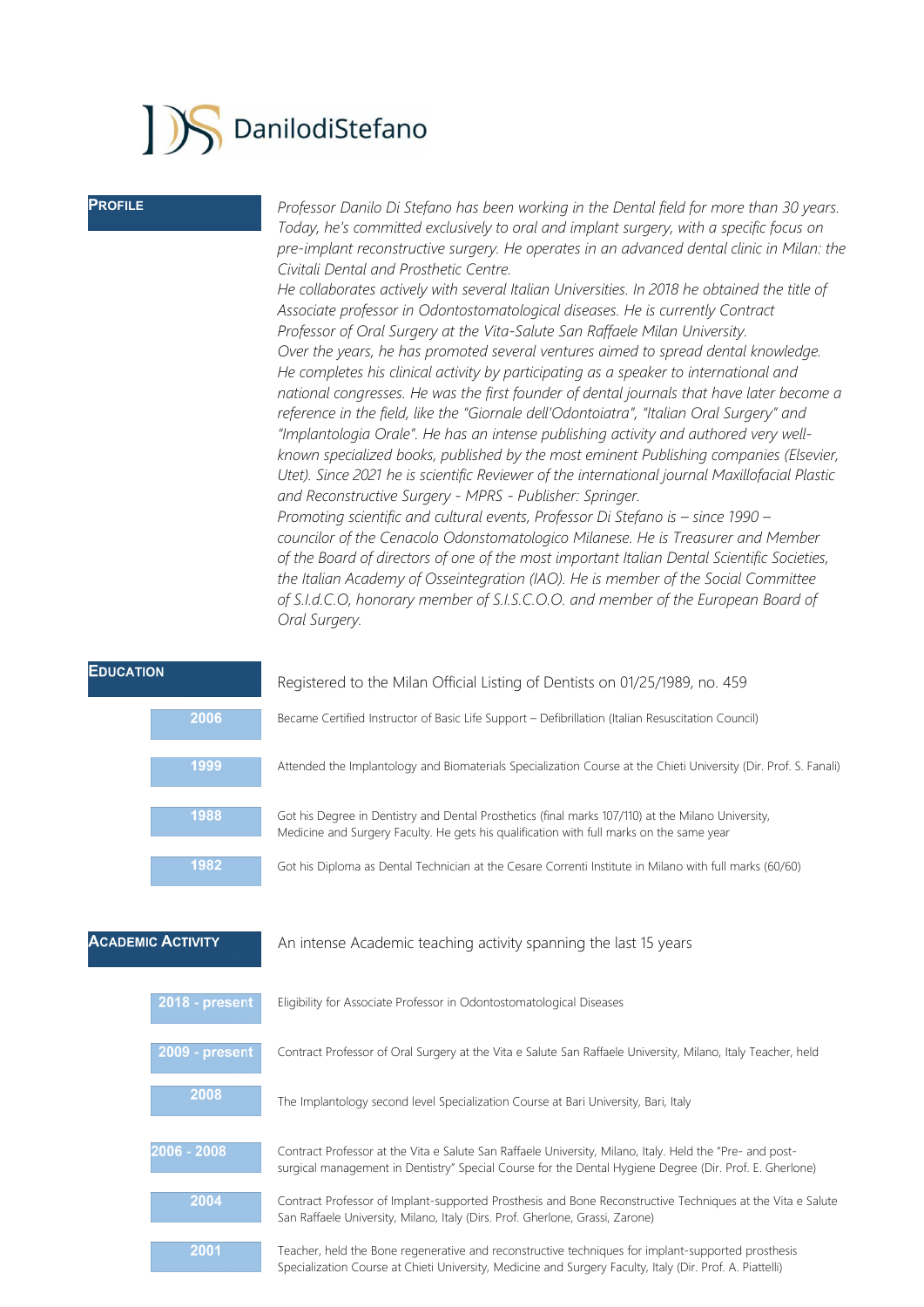Teacher, held the Outpatient Oral Surgery Specialization Course at Chieti University, Medicine and Surgery Faculty, Italy (Dir. Prof. G. Perfetti)

## **PUBLICATIONS**

Authored several publications on indexed Journals. The list below collects the principal articles.

Di Stefano DA, Piattelli A, Iezzi G, Orlando F, Arosio P.

Cortical Thickness, Bone Density, and the Insertion Torque/Depth Integral: A Study Using Polyurethane Foam Blocks. *Int J Oral Maxillofac Implants. 2021 May-Jun;36(3):423-431.*

Greco GB, Popi D, Di Stefano DA.

Accuracy of 3-dimensional printing of dental casts: A proposal for quality standardization. *J Prosthet Dent. 2021 Jan 14:S0022-3913(20)30713-7.*

Di Stefano DA, Arosio P, Pagnutti S, Vinci R, Gherlone EF. Distribution of Trabecular Bone Density in the Maxilla and Mandible. *Implant Dent. 2019;28(4):340-348.*

Arosio P, Greco GB, Zaniol T, Iezzi G, Perrotti V, Di Stefano DA.

Sinus augmentation and concomitant implant placement in low bone-density sites. A retrospective study on an undersized drilling protocol and primary stability. *Clin Implant Dent Relat Res. 2018 Apr;20(2):151-159.*

## Di Stefano DA, Arosio P, Gastaldi G, Gherlone E.

The insertion torque-depth curve integral as a measure of implant primary stability: An in vitro study on polyurethane foam blocks. *J Prosthet Dent. 2018 Nov;120(5):706-714.*

Di Stefano DA, Giacometti E, Greco GB, Gastaldi G, Gherlone E.

Effect of roughened micro-threaded implant neck and platform switching on marginal bone loss: a multicenter retrospective study with 6-year follow-up. *Quintessence Int. 2016;47(9):759-65.*

Di Stefano DA, Gastaldi G, Vinci R, Polizzi EM, Cinci L, Pieri L, Gherlone E.

Bone Formation Following Sinus Augmentation with an Equine-Derived Bone Graft: A Retrospective Histologic and Histomorphometric Study with 36-Month Follow-up. *Int J Oral Maxillofac Implants. 2016 Mar-Apr;31(2):406-12.*

Di Stefano DA, Gastaldi G, Vinci R, Cinci L, Pieri L, Gherlone E.

Histomorphometric Comparison of Enzyme-Deantigenic Equine Bone and Anorganic Bovine Bone in Sinus Augmentation: A Randomized Clinical Trial with 3-Year Follow-Up. *Int J Oral Maxillofac Implants. 2015 Sep-Oct;30(5): 1161-7.*

Capparé P, Vinci R, Di Stefano DA, Traini T, Pantaleo G, Gherlone EF, Gastaldi G. Correlation between Initial BIC and the Insertion Torque/Depth Integral Recorded with an Instantaneous Torque-Measuring Implant Motor: An in vivo Study. *Clin Implant Dent Relat Res. 2015 Oct;17 Suppl 2:e613-20.*

Di Stefano DA, Arosio P, Piattelli A, Perrotti V, Iezzi G.

A torque-measuring micromotor provides operator independent measurements marking four different density areas in maxillae. *J Adv Prosthodont. 2015 Feb;7(1):51-5.*

Iezzi G, Scarano A, Di Stefano D, Arosio P, Doi K, Ricci L, Piattelli A, Perrotti V. Correlation between the Bone Density Recorded by a Computerized Implant Motor and by a Histomorphometric Analysis: A Preliminary In Vitro Study on Bovine Ribs. *(2013) Clinical Implant Dentistry and Related Research, Jul 24.*

Testori T, Drago, L., Wallace, S.S., Capelli, M., Galli, F., Zuffetti, F., Parenti, A., Deflorian, M., Fumagalli, L., Weinstein, R.L., Maiorana, C., Di Stefano, D., Valentini, P., Giannì, A.B., Chiapasco, M., Vinci, R., Pignataro, L., Mantovani, M., Torretta, S., Pipolo, C., Felisati, G., Padoan, G., Castelnuovo, P., Mattina, R., Del Fabbro, M. Prevention and treatment of postoperative infections after sinus elevation surgery: Clinical consensus and recommendations. *(2012) International Journal of Dentistry.*

Artese L, Piattelli A, Di Stefano DA, Piccirilli M, Pagnutti S, D'Alimonte E, Perrotti V. Sinus lift with autologous bone alone or in addition to equine bone: an immunohistochemical study in man. *(2011) Implant Dentistry, 20(5):383-388.*

Ludovichetti M, Di Stefano DA, Pagnutti S, Vaccari E, Ludovichetti FS,Celletti R. Vertical ridge augmentation using a flexible heterologous cortical bone sheet: three-year follow-up. *(2011) The International Journal of Periodontics and Restorative Dentistry, 31(4):401-407.*

Di Stefano DA, Artese L, Iezzi G, Piattelli A, Pagnutti S, Piccirilli M,Perrotti V. Alveolar ridge regeneration with equine spongy bone: a clinical, histological, and immunohistochemical case